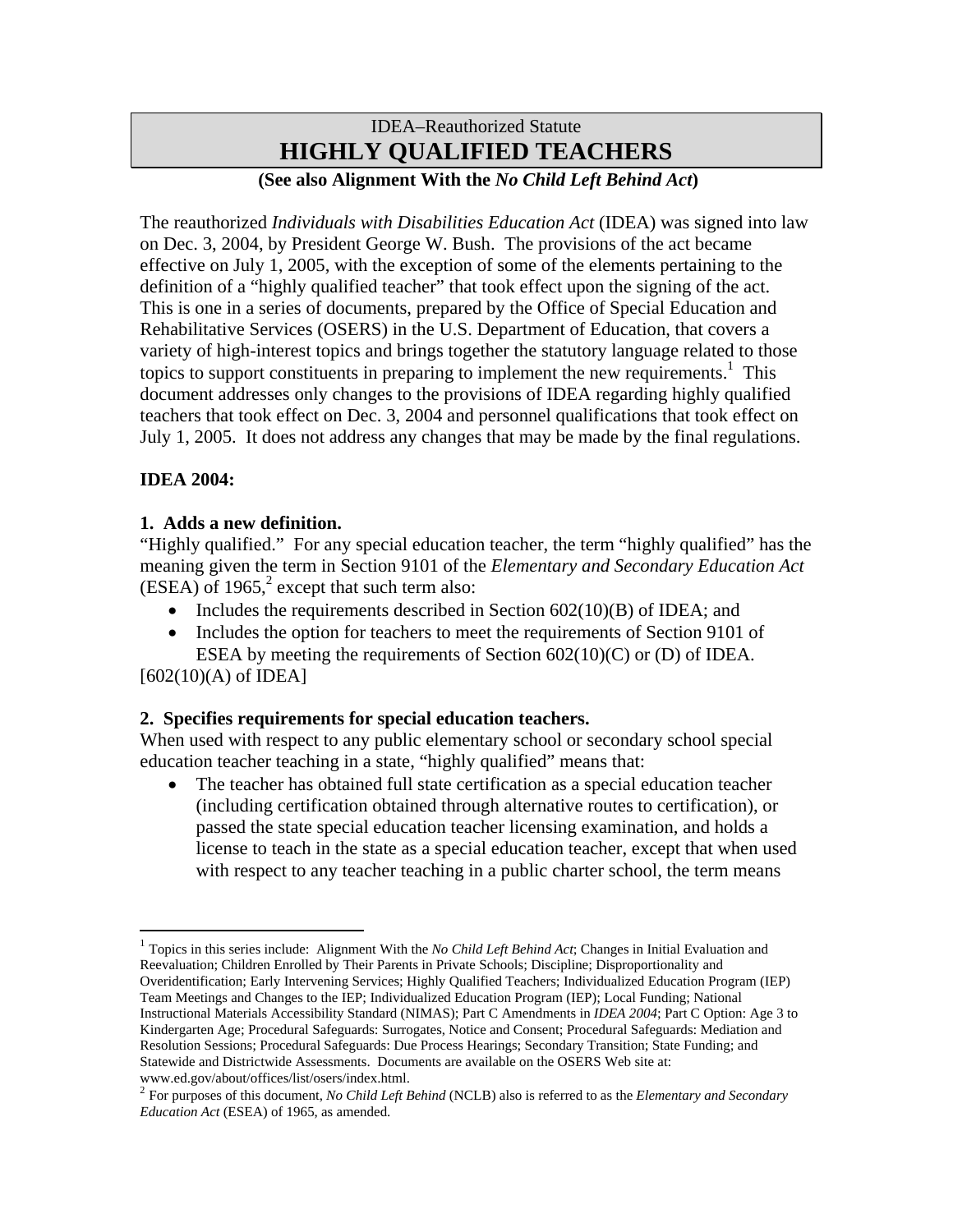that the teacher meets the requirements set forth in the state's public charter school law;

- The teacher has not had special education certification or licensure requirements waived on an emergency, temporary or provisional basis; and
- The teacher holds at least a bachelor's degree.

 $[602(10)(B)$  of IDEA]

#### **3. Includes requirements for special education teachers teaching to alternate achievement standards.**

When used with respect to a special education teacher who teaches core academic subjects exclusively to children who are assessed against alternate achievement standards established under the regulations promulgated under Section 1111(b)(1) of ESEA, "highly qualified" means the teacher, whether new or not new to the profession, may either:

- Meet the applicable requirements of Section 9101 of ESEA for any elementary, middle or secondary school teacher who is new or not new to the profession; or
- Meet the requirements of Section  $9101(23)(B)$  or (C) of ESEA as applied to an elementary school teacher, or, in the case of instruction above the elementary level, has subject matter knowledge appropriate to the level of instruction being provided, as determined by the state, needed to effectively teach to those standards.

[602(10)(C) of IDEA]

**4. Includes requirements for special education teachers teaching multiple subjects.**  When used with respect to a special education teacher who teaches two or more core academic subjects exclusively to children with disabilities, "highly qualified" means that the teacher may either:

- Meet the applicable requirements of Section 9101 of ESEA for any elementary, middle or secondary school teacher who is new or not new to the profession;
- In the case of a teacher who is not new to the profession, demonstrate competence in all the core academic subjects in which the teacher teaches in the same manner as is required for an elementary, middle or secondary school teacher who is not new to the profession under Section 9101(23)(C)(ii) of ESEA, which may include a single, high objective uniform state standard of evaluation (HOUSSE) covering multiple subjects; or
- In the case of a new special education teacher who teaches multiple subjects and who is highly qualified in mathematics, language arts or science, demonstrate competence in the other core academic subjects in which the teacher teaches in the same manner as is required for an elementary, middle or secondary school teacher under Section 9101(23)(C)(ii) of ESEA, which may include a single, HOUSSE covering multiple subjects, not later than two years after the date of employment.

[602(10)(D) of IDEA]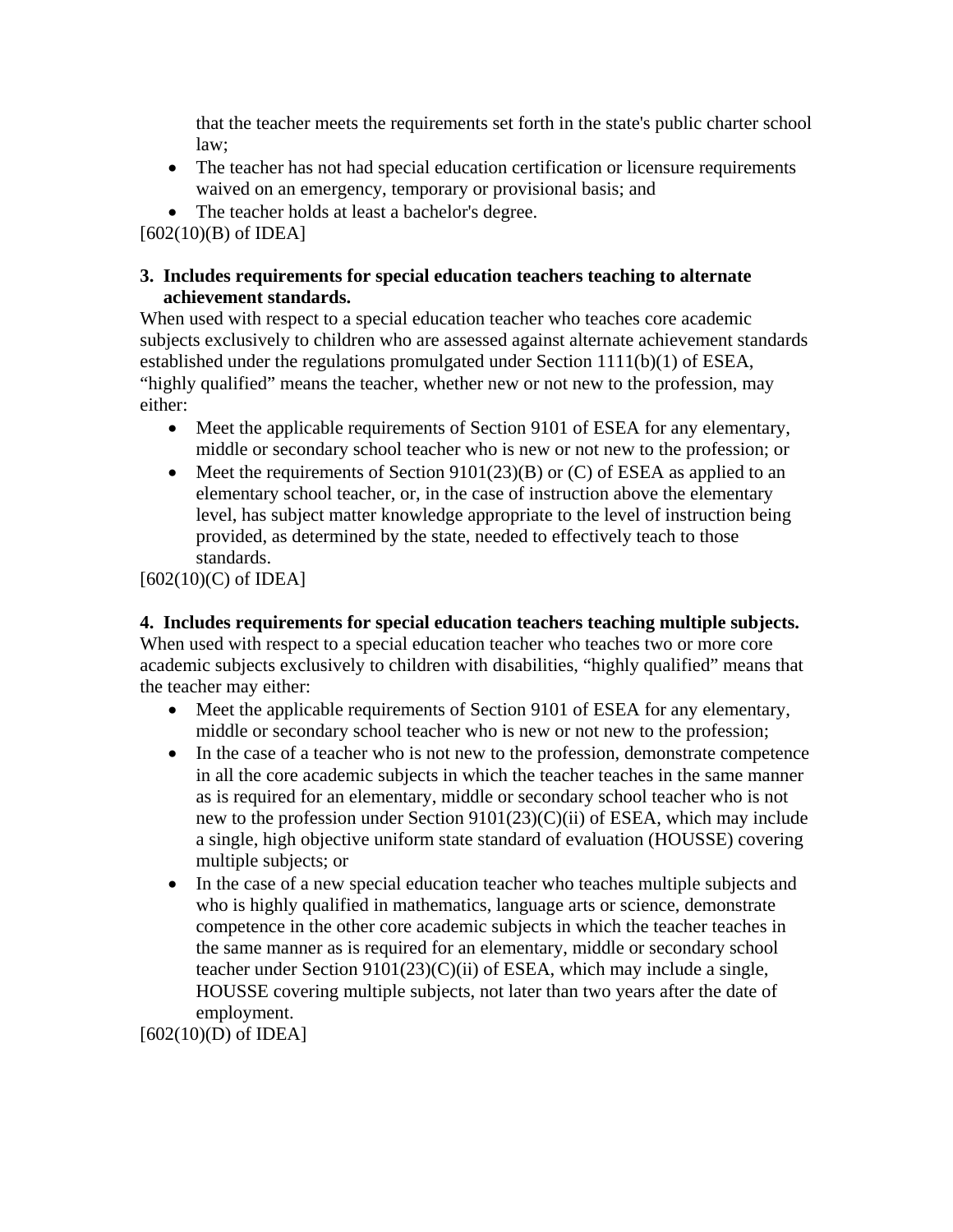## **5. Adds a rule of construction.**

Notwithstanding any other individual right of action that a parent or student may maintain under Part A, nothing in Section 602(10) of IDEA or Part A shall be construed to create a right of action on behalf of an individual student or class of students for the failure of a particular state education agency (SEA) or local education agency (LEA) employee to be highly qualified. [602(10)(E) of IDEA]

# **6. Aligns "Highly qualified" standards in IDEA with the standards of ESEA.**

A teacher who is highly qualified under Section 602(10) of IDEA shall be considered highly qualified for purposes of  $ESEA$ <sup>3</sup> [602(10)(F) of IDEA]

## **7. Adds a policy statement.**

In implementing Section 612 of IDEA, a state shall adopt a policy that includes a requirement that LEAs in the state take measurable steps to recruit, hire, train and retain highly qualified personnel to provide special education and related services under Part B to children with disabilities.  $[612(a)(14)(D)$  of IDEA]

## **8. Adds a rule of construction.**

 $\overline{a}$ 

Notwithstanding any other individual right of action that a parent or student may maintain under Part B, nothing in Section 612(a)(14) of IDEA shall be construed to create a right of action on behalf of an individual student for the failure of a particular SEA or LEA staff person to be highly qualified, or to prevent a parent from filing a complaint about staff qualifications with the SEA as provided for under Part B.  $[612(a)(14)(E)$  of IDEA]

### **9. Adds a requirement for state personnel development plans.**

State personnel development plans must describe how the SEA will recruit and retain highly qualified teachers and other qualified personnel in geographic areas of greatest need. [653(b)(7) of IDEA]

#### **10. Authorizes new personnel development grants to improve services and results for children with disabilities.**

The secretary, on a competitive basis, shall award grants to, or enter into contracts or cooperative agreements with, eligible entities to carry out one or more of the following objectives:

- To help address the needs identified in the state plan described in Section 653(a)(2) of IDEA for highly qualified personnel, as defined in Section 651(b) of IDEA, to work with infants or toddlers with disabilities, or children with disabilities, consistent with the qualifications described in Section 612(a)(14) of IDEA.
- To ensure that those personnel have the necessary skills and knowledge, derived from practices that have been determined, through scientifically based research, to be successful in serving those children.

<span id="page-2-0"></span> $3$  A complete definition of the term "highly qualified" from ESEA 1965, Section 9101(23)(A)-(C), is available on the U.S. Department of Education's Web site at: www.ed.gov/policy/elsec/leg/esea02/pg107.html#sec9101.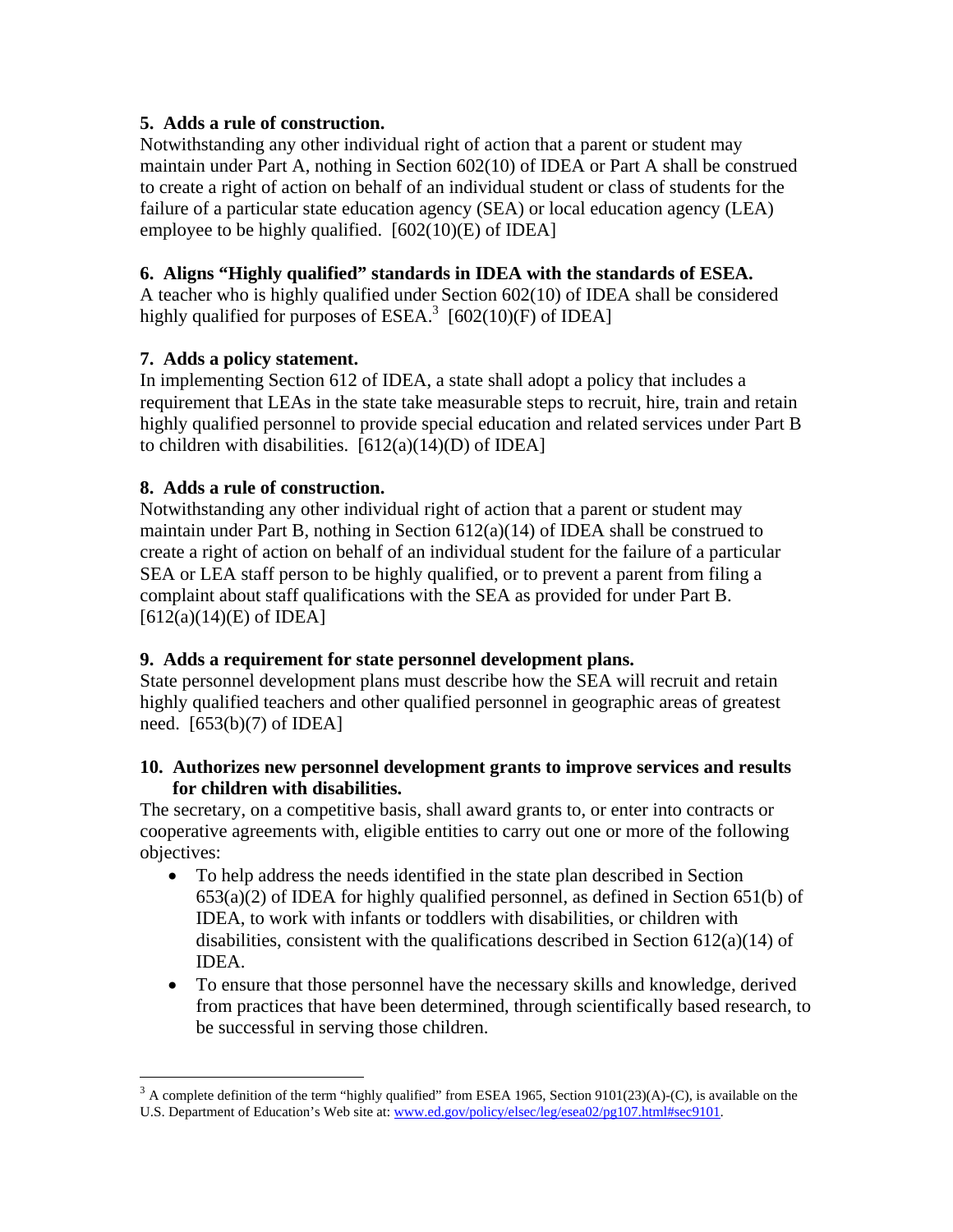- To encourage increased focus on academics and core content areas in special education personnel preparation programs.
- To ensure that regular education teachers have the necessary skills and knowledge to provide instruction to students with disabilities in the regular education classroom.
- To ensure that all special education teachers are highly qualified.
- To ensure that preservice and in-service personnel preparation programs include training in the use of new technologies; the area of early intervention, educational, and transition services; effectively involving parents; and positive behavioral supports.
- To provide high-quality professional development for principals, superintendents, and other administrators, including training in instructional leadership; behavioral supports in the school and classroom; paperwork reduction; promoting improved collaboration between special education and general education teachers; assessment and accountability; ensuring effective learning environments; and fostering positive relationships with parents.

In carrying out Section  $662(b)(1)(A)$  of IDEA, the secretary shall support not less than one of the following activities: … Developing, evaluating and disseminating innovative models for the recruitment, induction, retention and assessment of new, highly qualified teachers to reduce teacher shortages, especially from groups that are underrepresented in the teaching profession, including individuals with disabilities.  $[662(a)(1) - (7)$  and 662(b)(2)(B) of IDEA]

# **11. Establishes effective dates.**

- Except as noted, Parts A, B and C, and Subpart 1 of Part D of IDEA 2004 take effect on July 1, 2005.
- Section  $602(10)(A)$  and  $(C)-(F)$  (definition of a "highly qualified" special education teacher) and Subparts 2-4 of Part D of IDEA 2004 took effect on Dec. 3, 2004 for purposes of ESEA.

[Title III,  $§302(a)-(b)$  of IDEA]

# **Personnel Qualifications (took effect on July 1, 2005):**

### **12. Adds personnel qualifications to state eligibility requirements.**

The SEA has established and maintains qualifications to ensure that personnel necessary to carry out Part B are appropriately and adequately prepared and trained, including that those personnel have the content knowledge and skills to serve children with disabilities.  $[612(a)(14)(A)$  of IDEA]

# **13. Adds requirements for related services personnel and paraprofessionals.**

The qualifications under Section  $612(a)(14)(A)$  of IDEA include qualifications for related services personnel and paraprofessionals that:

• Are consistent with any state-approved or state-recognized certification, licensing, registration or other comparable requirements that apply to the professional discipline in which those personnel are providing special education or related services;